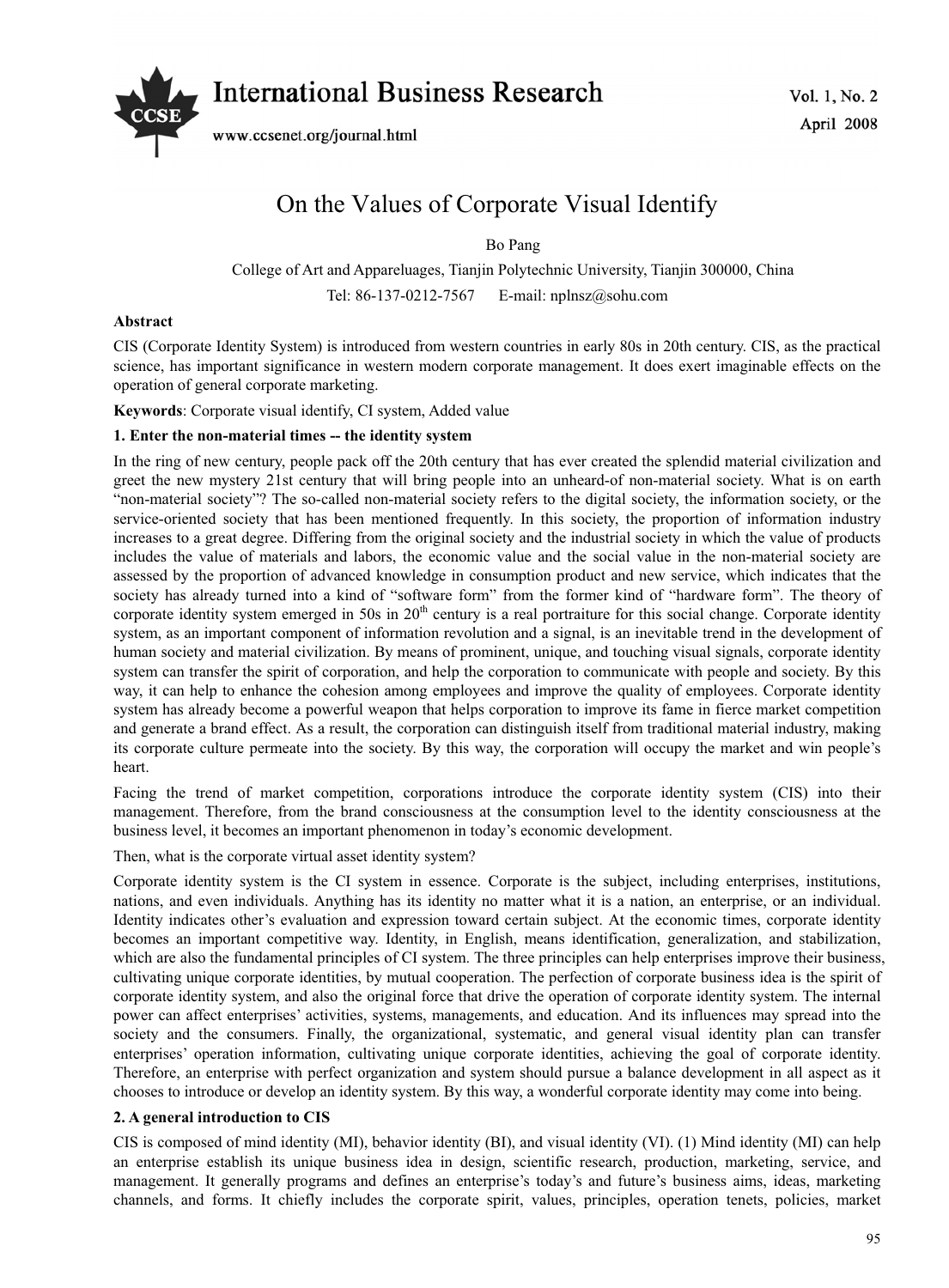position, industrial composing, organizational system, social responsibility, and development program. It belongs to the consciousness scope of corporate culture. (2) Behavior identity (BI) is a dynamic identify system. It provides with principles of business operation and corporate culture for an enterprise, and it also helps to make a general programming for the operation of enterprise. Based on business idea, MI can help to construct perfect organizational system, management codes, employees' education, behavior rules, and benefit system internally, and explore market investigation, develop new products, and transfer the corporate idea by social activities, common relations, and marketing externally. By this way, BI can help an enterprise gain a wide social acceptance. (3) Visual identity (VI) can help an enterprise shape its unique corporate identity by turning corporate idea, culture, service, and principles into specific signals. It is a complete visual transferring system that is based on corporate logo, standard word style, and standard colors. VI includes the basic factor system and the applicable factor system. Basic factor system chiefly includes name, logo, word style, color, pattern, and marketing report. The applicable factor system chiefly includes office products, production facilities, environment, package, media, communication tools, clothes, flags, and display windows. VI is the most important part in CIS. It has a great influencing power and people would like to accept it. The static visual transfer can help to create a unique identity for an enterprise. The business idea and corporate spirit belong to the level of cultural consciousness. And the internal management of personnel, organization, and system and the external management of social activities belong to dynamic activities. MI is at the spiritual level. It reflects the nature and the meaning of the spirit. BI is at the dynamic level. It emphasizes on the process. But no visual result can value its results. In CIS, the VI has most direct and specific power in advertising. It can completely express the essence of CIS, namely the uniqueness of an enterprise. And VI can help consumers to easily understand the information transferred in it. Besides, the power of CIS can be determined by the frequency and the intensity of BI and VI. But the decisive factor belongs to VI, because the specific signals and the meanings transferred by VI can directly enter people's mind, creating the identity of an enterprise. However, the content of business idea and the characteristics of products and even the culture of corporate spirit have to be transferred through the whole system. Especially for some expressive visual signals, they must combine the spirits of enterprise with their visual forms together to transfer information and leads to a series of action: (1) arouse attention; (2) generate interests; (3) produce desire; (4) imposing memory; (5) take action, and achieve successful marketing. Besides, according to theories of psychology, it is easy for people recalling information that has been obtained through eyes. Therefore, it is the most effective way to build up the fame and the identity for an enterprise by cooperating with visual media to develop a visual-signal design system, and transfer the corporate spirit and business idea. In a sense, MI cherishes "personality", and BI "unity", and VI "identity". Only when the corporate business idea possesses unique personality, can it generate harmonious corporate activities and easy-to-identify visual identity. Once an enterprise has a stable mode of spiritual culture, anyone who enters this mode will be assimilated. Environment changes people, and people create nice environment. The corporate beauty created by CI system exerts a fundamental effect on the social humanism environment. In an economic society, enterprises are the main body. Therefore, a corporate spirit that respects people's needs and emphasizes on culture can drive the development of corporate culture and social civilization. CI system liberates enterprises from purely pursuing profits. Enterprises began to shoulder more social responsibilities and contribute a lot to the new civilization.

#### **3. The effects of CIS on human life**

At the very beginning, "Coca-Cola", the king of the carbonated drinks, has taken the handwriting of Frank Robinson as the brand. After a whole century's development, the brand is widely known. And it becomes the unique signal of Coca-Cola. In 1965, the decision-maker of Coca-Cola hatched a new program that almost influences the world drink market. The new program is Coca-Cola's new corporate identity system. At that time, they determined the standard word style and the waving form of the Coca-Cola brand, and took the red color as the standard color to unify the identity of brand. Every year, Coca-Cola spends hundreds of millions of dollars to advertise its new identity theme: the drink for the youth. After decades of years' hard work, Coca-Cola transfers the old history tradition and creates a new identity at the new times by its impacting visual signals. That is the CI system of Coca-Cola. As the largest CIS, Coca-Cola's new program gains a great success.

According to data in 1990, the virtual asset of Coca-Cola's brand was 22.4 billion dollars in evaluation, being three times of yearly income 8.4 billion dollars. In 1994, the number reached 35.9 billion dollars. These data prove that CI system is an effective corporate strategy. It is a set of theoretical and practical comprehensive strategy.

How much is a brand worth?

According to data in 1995, the Nestle coffee is worth 8.5 billion dollars, and Coca-Cola 24.4 billion dollars, and Marlboro 31 billion dollars. What's the power behind the tremendous values?

Considering the psychological effect of corporate identity, the value of identity cannot be estimated, just as the power of spirits. "The power of examples is infinite." As a matter of fact, examples are to transform the abstract spirits into the specific identity modes.

To construct the tenets or the spirits that completely embody enterprises' general values is the core of CI system and the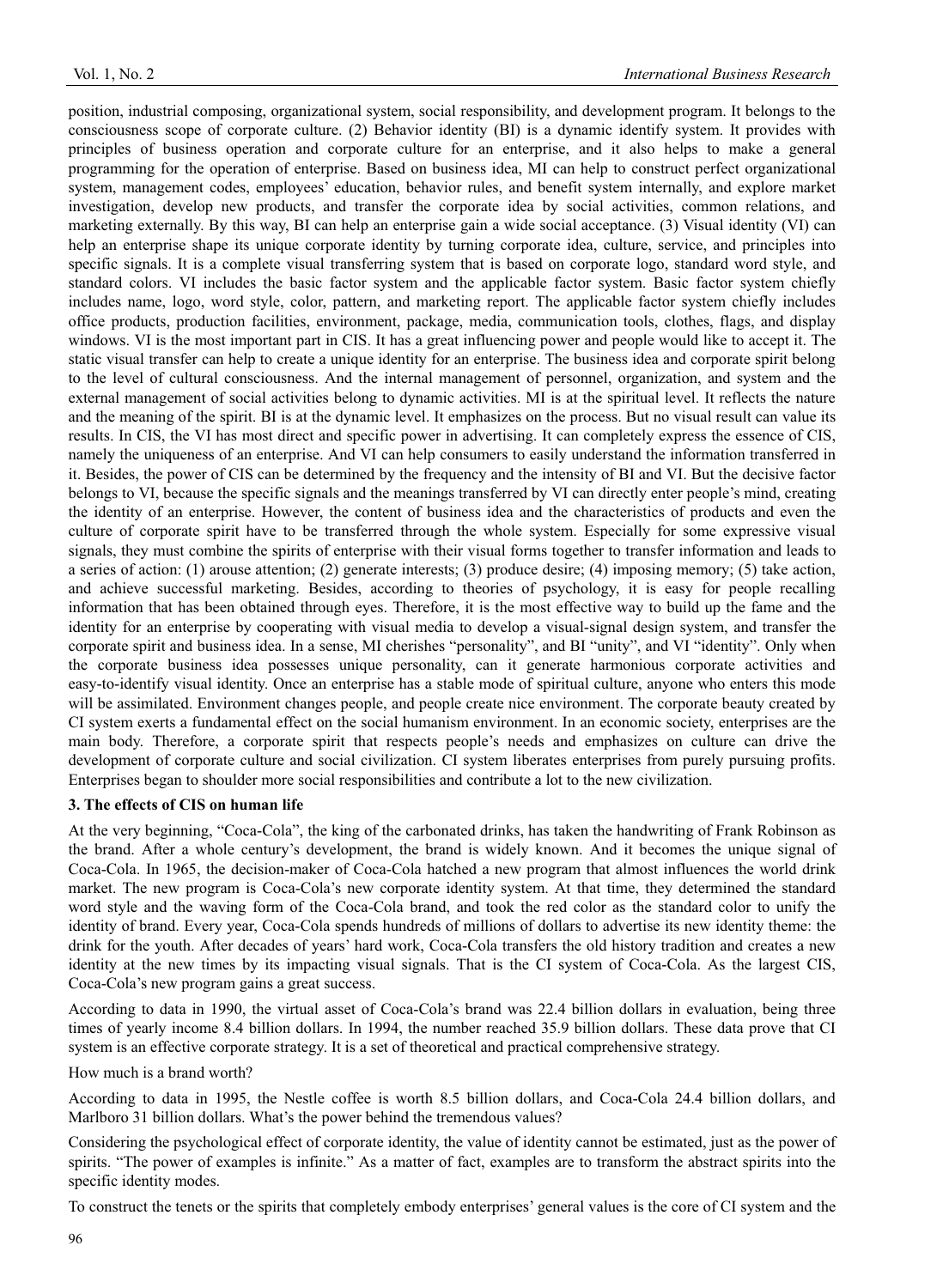source of brand power.

The "quality + service + sanitation" business idea created by Mcdonald's becomes the top spirit of whole snack industry. The founder of Sony Company has said that our idea is: never follow others and do similar things.

"To shape the abstract ideas into an identity, and turn into practical action" is the true significance of CI system.

In America with developed automobile culture, all communication marks and service signals from the eastern of North America to the western are same, exerting the identity effect of environment. Visual identity design can transfer information fast and clearly at modern information times. Figures and signals, as the common world language, can not be substituted by any other languages. To transfer information by simple figures and signals is the need of fast social life rhythm.

In CI system, the VI design is the most effective way that can reflect enterprises' spirits and uniqueness. And it is also the fast way to cultivate a clear corporate identity. A nice corporate signal should reflect an enterprise's business idea, management quality, and cultural personality.

Meanwhile, the effect of identity is determined by the application. An enterprise should make best use of any kind of self media, such as business cards, envelops, reticules, cars, employee's work suits, and corporate buildings, to make advertisements.

Sending a business card is an advertisement. Wherever people take the reticule, it is an advertisement. The car with corporate logo is the best billboard. The popularization of corporate brand can improve the value of virtual asset. It is better for an enterprise to adopt the VI design to build up an excellent corporate identity. And the standard manual of corporate visual identity system is the tools for corporate management, which can help an enterprise to popularize its identity. As we notice the "Benz", "BMW", "Toyota", and "Lincoln", most can know which one is German car, which one is American car, and which one is Japanese car at the first glance. Our brains have been impressed with amounts of world famous companies' identities. But we do not know much about China's companies' identities. At present, China's CI system is still at the initial stage of VI. Domestic enterprises have an urgent demand for VI design, which is in accord with the standardization stage of VI in the development of early CI. It is a normal objective phenomenon in development. Along with the adjustment of economic structure, the emphasis of enterprises will change from VI design toward corporate ideas and other deepening fields.

For example, I programmed a set of VI for the Jinbin Digital Electric Co. Ltd in Tianjin Development Zone in May, 2000. This company focuses on IT. It possesses the largest portal website in Tianjin Development Zone. And it is the second company that lists in the stock market. It possesses strong economic foundation. Driving by China's economic tide, the company finds that it is necessary to set up a strategic plan in order to gain sustainable economic increase. Therefore, Jinbin Digital began from the corporate identity. A nice enterprise should have a nice brand. I designed a meaningful and unique signal for Jinbin Digital. Centering on the signal, I completed my design. The corporate colors are the blue and the red. And the former is the major color, and the later minor. The blue stands for preciseness, deepness, and information. The red stands for corporate vitality and energy. The wave serves as the assistant form. The simple, clear, and gentle corporate identity, getting rid of former unclear image, has won praises among customers. At the same time, the new corporate identity drives the development of the enterprise. Till late 2000, Jinbin Digital is more popular in the development zone than last year. And its economy is better than that in 1999. This example illustrates that CIS is a best way for an enterprise realizing the survival and gaining further development.

At the beginning of the reform and open policy, enterprises are wild about introducing sets of production lines, large equipments, and other hardware. They seldom consider the corporate identity, the corporate management, and other software issues. In late 80s, as many domestic enterprises did not know anything about CI, some enterprises began to accept CI system and gained benefits from it.

As the value of virtual assets is increasing, the value of material assets is decreasing due to outdated technologies, and discount.

In former planning economy, corporate identity is not matter. In today's market economy, an enterprise that neglects corporate identity will cannot survival.

Why these foresighted enterprises in China introduce the CI is the long-term effect generated by CI system. The CI can exert a long-term effect but not a short one. For the long run, the sooner the enterprise takes the brand idea, the more virtual benefits the enterprise will gain.

Some people may regard CI system as a useless method. On one hand, this idea is not the whole fact. But on the other hand, CI system is not a panacea. To magnify the effect of CI is undoubtedly harmful for an enterprise, because the survival and development of an enterprise concern with many rings, including materials, production, sale, and after-sale service. Many factors, such as corporate mechanism, business management, scientific and technological application, production scale, technological power, service level, quality guarantee, and market exploration, relate directly with an